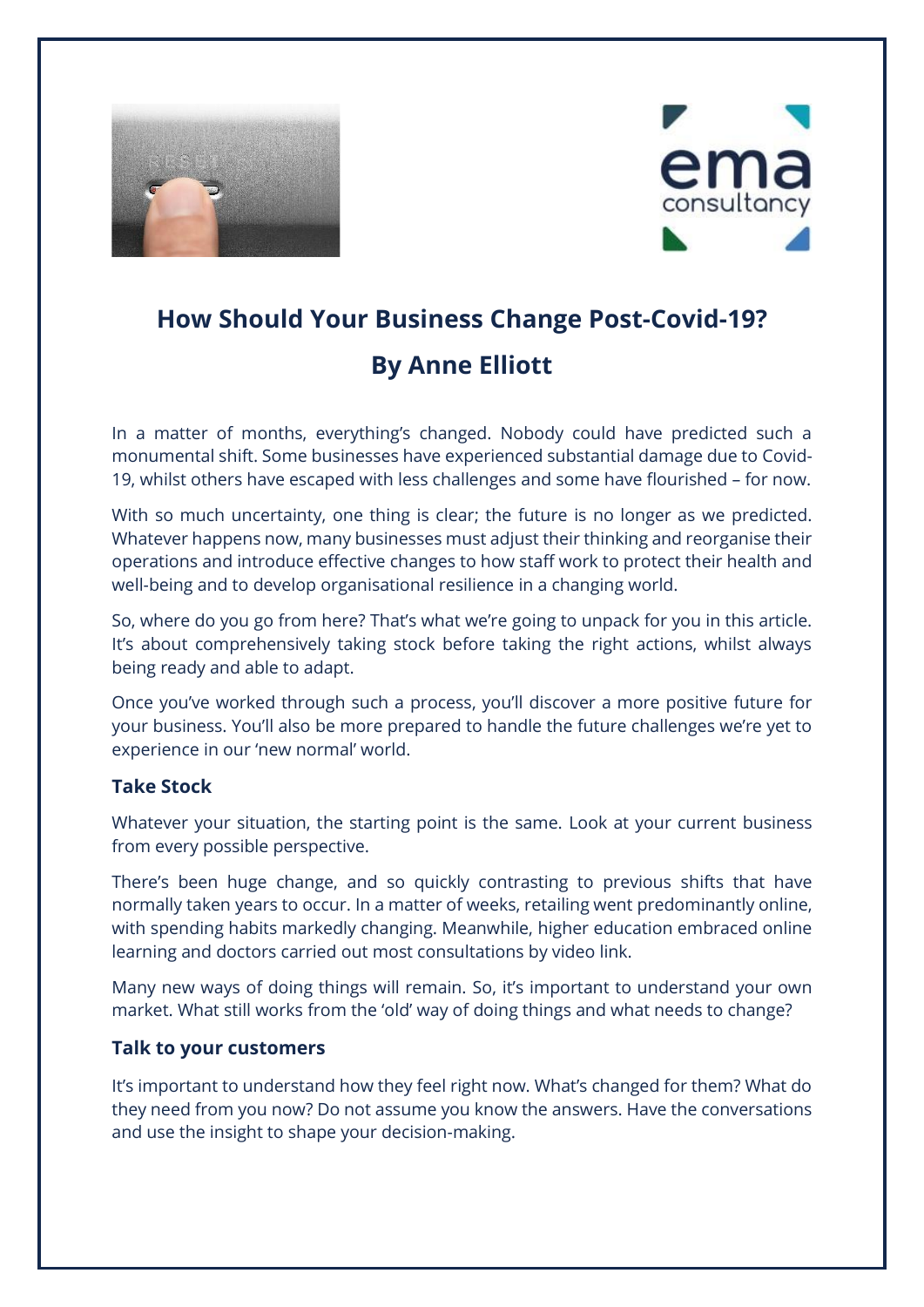## **Talk to your suppliers**

Supply has been a huge issue in recent months. If that's the case in your sector, understand what went wrong, and why. What insight can your suppliers give you? How can things change, going forward?

Identify your weak links too. Perhaps you need more local suppliers, or some that are more flexible. Now's the time to understand where changes are necessary.

#### **Talk to your colleagues**

From fellow directors to your staff, gather their views and thoughts. You've all experienced the last few months together. What have been the biggest challenges? How do they feel about the future? How productive have various departments managed to be?

#### **Look at your costs**

If revenue has been hit, understand where you can help cash flow. What changes could you make to your overheads? With more remote working, office overheads and travel budgets might fall. Conversely, investment in remote hardware for your team could be a new priority, plus collaboration software to streamline communication.

#### **Look at your business strategy**

Can you still strive for the same goals and follow the direction you planned? You might need to adjust your KPIs in the short-term – or change them entirely.

If your operations have changed markedly, your priorities could need a total refresh. Many high street retailers will be in this situation right now.

As worldwide events continue to unfold, it's important not to be too rigid in your direction. Be prepared to adapt your thinking and take a flexible approach.

# **Take Action**

Once you're clear on every aspect of your current situation, you're much better placed to form a constructive plan of action.

Some changes will be small, whilst others could be more significant. You'll be acting from a position of knowledge, though.

Remember to look after your team. Like you, they've been through a few months of turbulence. Further change could be tough and so effective communication will be key to making sure any changes are successful.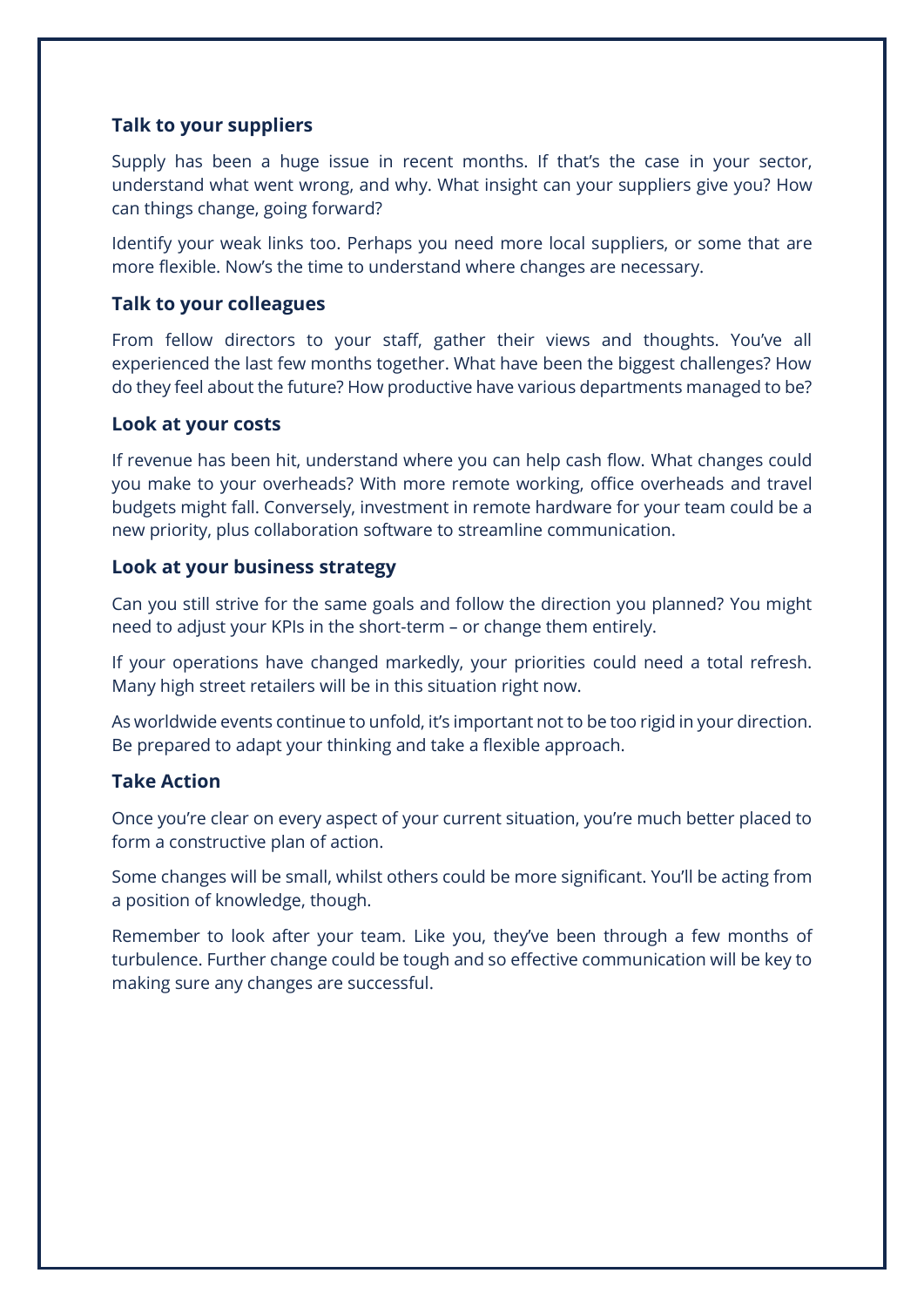## **Your People**

Odds are, you'll need to make changes to roles and responsibilities. At one extreme, redundancies could be necessary. Remote working has focused attention on the traditional office environment. The acceleration of the digital transformation will prompt changes to working practices.

Do you need such a large sales team when face to face meetings and business travel have dwindled or, do you need to look at your staff policies and procedures?

Realigning responsibilities across your team could also be important now, whilst you might have specific roles to recruit for.

Ensuring the right team structure at all levels is critical to the success of your business. You'll minimise inefficiencies and avoid wasting overheads on unnecessary roles.

## **Your Suppliers**

Many businesses have come unstuck due to rigid supply chains. One office or factory shutdown has left them high and dry. Now is the time to develop a more flexible team of suppliers that can quickly adapt to new challenges and give you the support you need.

## **Your Budget**

Too many businesses determine their budgets from past experience. And yet, the future is incredibly unpredictable. Change your budgets with the future in mind. For example, your online presence will be key and travelling will reduce.

#### **Your Skills**

Whether it's IT skills or professional qualifications, develop a plan to empower your entire team with the capabilities your restructured business needs. It's certain to pay dividends.

#### **Your Processes**

From the pandemic came team spirit. Problems were collectively solved, and everyone played their part. In fact, many businesses became more agile. Many processes became decentralised due to remote working and communication, prompting a change to many decision-making structures.

It's amazing how well we can adapt when change stares us in the face!

You've probably developed some new ways of working that you wish to keep. There are positives born out of a crisis.

To succeed, process changes must be clearly communicated. Leaders must bring the rest of the team along with them – striving for the same outcome.